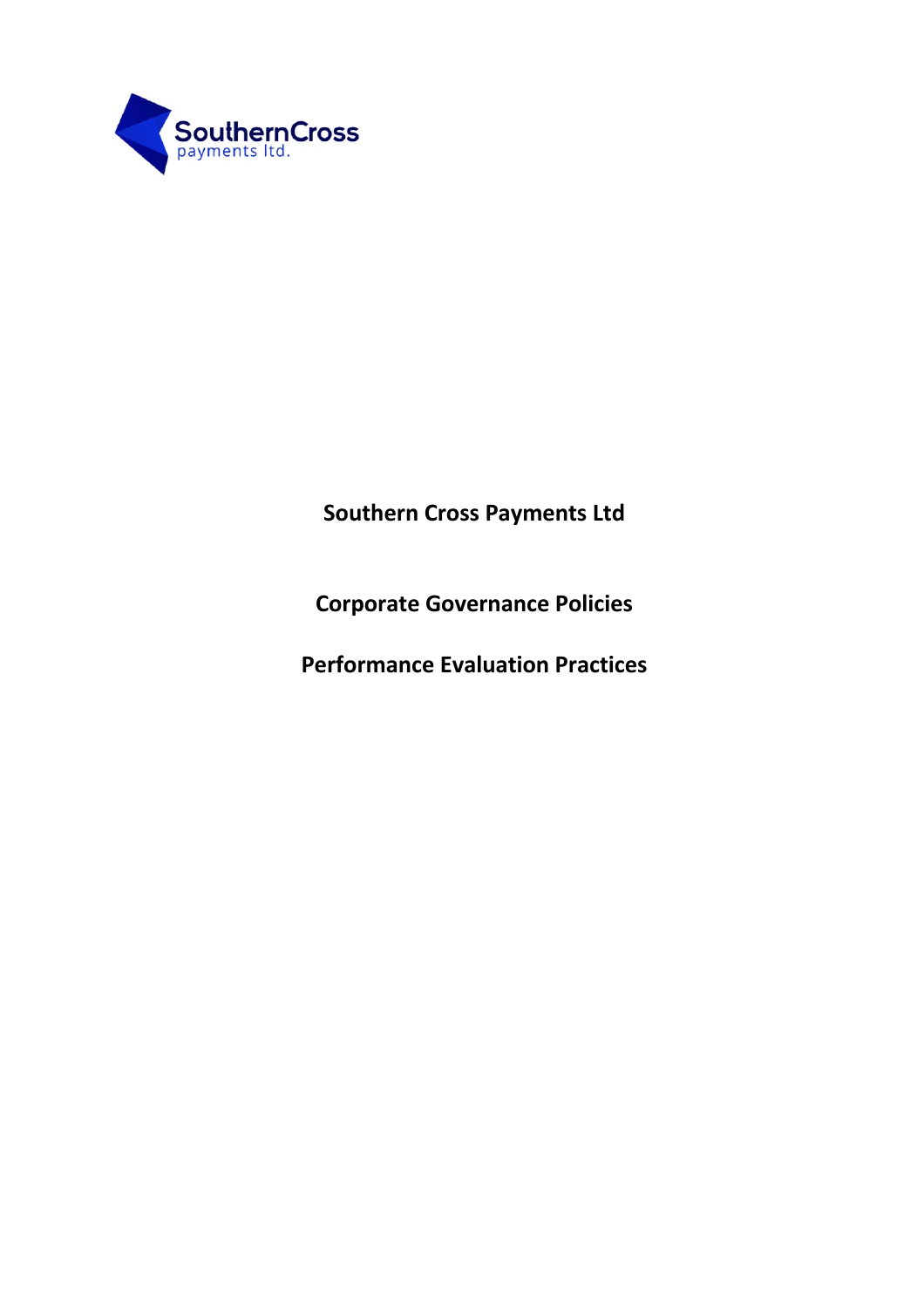# **1. Performance Evaluation Practices**

As part of the annual review of the performance of the Board, the appropriate size, composition and terms and conditions of appointment to and retirement from the Board are considered. The level of remuneration for Non-Executive Directors is considered with regard to practices of other public companies and the aggregate amount of fees approved by shareholders. The Board also reviews the appropriate criteria for Board membership collectively.

The Board has established processes to review its own performance and the performance of individual directors (including the Executive Chair where appointed) and any committees of the Board, annually.

# **1.1 Board**

An informal process has been established to review and evaluate the performance of the Board. Given the size of the Company, the Board is continuously reviewing the role of the Board, assessing its performance over the previous period, including comparison with others, and examining ways in which the Board can better perform its duties. The review will incorporate the performance of the Board.

The review may include consideration of the following measures:

- (a) comparison of the performance of the Board against the requirements of the Board charter;
- (b) assessment of the performance of the Board over the previous twelve months having regard to the corporate strategies, operating plans and the annual budget;
- (c) review the Board's interaction with management;
- (d) identification of any particular goals and objectives of the Board for the next year;
- (e) review the type and timing of information provided to the directors; and
- (f) identification of any necessary or desirable improvements to Board or committee charters.

The method and scope of the performance evaluation will be set by the Board and may include a Board self-assessment checklist or surveys to be completed by each Director. The Board may also use an independent adviser to assist in the review.

# **1.2 Committees**

Similar procedures to those for the Board review are applied to evaluate the performance of the Board committees, if any.

An assessment will be made of the performance of any committee against each charter and areas identified where improvements can be made.